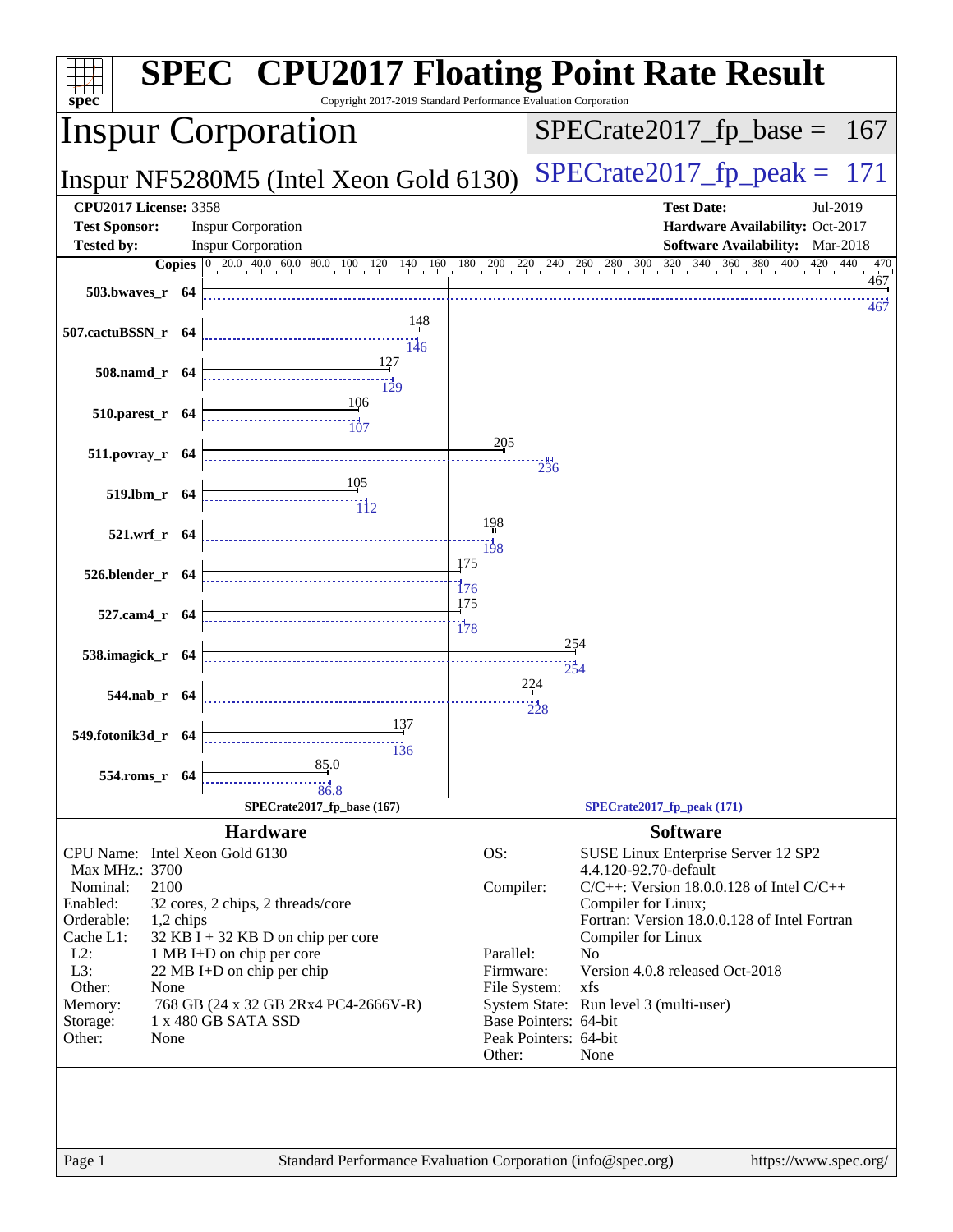| <b>SPEC CPU2017 Floating Point Rate Result</b><br>Copyright 2017-2019 Standard Performance Evaluation Corporation<br>$spec^*$ |               |                           |       |                               |       |                |       |               |                |              |                               |                               |                                        |              |
|-------------------------------------------------------------------------------------------------------------------------------|---------------|---------------------------|-------|-------------------------------|-------|----------------|-------|---------------|----------------|--------------|-------------------------------|-------------------------------|----------------------------------------|--------------|
| <b>Inspur Corporation</b>                                                                                                     |               |                           |       |                               |       |                |       |               |                |              |                               | $SPECrate2017_fp\_base = 167$ |                                        |              |
| $SPECTate2017$ _fp_peak = 171<br>Inspur NF5280M5 (Intel Xeon Gold 6130)                                                       |               |                           |       |                               |       |                |       |               |                |              |                               |                               |                                        |              |
| <b>CPU2017 License: 3358</b><br><b>Test Date:</b><br>Jul-2019                                                                 |               |                           |       |                               |       |                |       |               |                |              |                               |                               |                                        |              |
| <b>Test Sponsor:</b>                                                                                                          |               | <b>Inspur Corporation</b> |       |                               |       |                |       |               |                |              |                               |                               | Hardware Availability: Oct-2017        |              |
| <b>Tested by:</b>                                                                                                             |               | <b>Inspur Corporation</b> |       |                               |       |                |       |               |                |              |                               |                               | <b>Software Availability:</b> Mar-2018 |              |
|                                                                                                                               |               |                           |       |                               |       |                |       |               |                |              |                               |                               |                                        |              |
| <b>Results Table</b>                                                                                                          |               |                           |       |                               |       |                |       |               |                |              |                               |                               |                                        |              |
| <b>Benchmark</b>                                                                                                              | <b>Copies</b> | <b>Seconds</b>            | Ratio | <b>Base</b><br><b>Seconds</b> | Ratio | <b>Seconds</b> | Ratio | <b>Copies</b> | <b>Seconds</b> | <b>Ratio</b> | <b>Peak</b><br><b>Seconds</b> | <b>Ratio</b>                  | <b>Seconds</b>                         | <b>Ratio</b> |
| 503.bwaves_r                                                                                                                  | 64            | 1375                      | 467   | 1374                          | 467   | 1375           | 467   | 64            | 1376           | 466          | 1375                          | 467                           | 1376                                   | 467          |
| 507.cactuBSSN r                                                                                                               | 64            | 549                       | 148   | 549                           | 148   | 549            | 148   | 64            | 556            | 146          | 556                           | 146                           | 554                                    | 146          |
| 508.namd r                                                                                                                    | 64            | 479                       | 127   | 479                           | 127   | 477            | 128   | 64            | 472            | 129          | 472                           | 129                           | 470                                    | 129          |
| 510.parest_r                                                                                                                  | 64            | 1576                      | 106   | 1579                          | 106   | 1577           | 106   | 64            | 1571           | 107          | 1569                          | 107                           | 1572                                   | 107          |
| 511.povray_r                                                                                                                  | 64            | 727                       | 205   | 728                           | 205   | 730            | 205   | 64            | 639            | 234          | 635                           | 236                           | 627                                    | 238          |
| 519.lbm_r                                                                                                                     | 64            | 641                       | 105   | 641                           | 105   | 642            | 105   | 64            | 604            | <b>112</b>   | 604                           | 112                           | 607                                    | 111          |
| $521$ .wrf r                                                                                                                  | 64            | 719                       | 199   | 725                           | 198   | 726            | 198   | 64            | 726            | 198          | 725                           | 198                           | 724                                    | 198          |
| 526.blender r                                                                                                                 | 64            | 556                       | 175   | 556                           | 175   | 556            | 175   | 64            | 554            | 176          | 555                           | 176                           | 555                                    | 176          |
| 527.cam4 r                                                                                                                    | 64            | 638                       | 175   | 638                           | 175   | 638            | 175   | 64            | 628            | 178          | 628                           | 178                           | 629                                    | 178          |
| 538.imagick_r                                                                                                                 | 64            | 627                       | 254   | 628                           | 254   | 627            | 254   | 64            | 627            | 254          | 628                           | 254                           | 628                                    | 254          |
| 544.nab r                                                                                                                     | 64            | 480                       | 224   | 480                           | 224   | 479            | 225   | 64            | 472            | 228          | 472                           | 228                           | 472                                    | 228          |
| 549.fotonik3d_r                                                                                                               | 64            | 1827                      | 136   | 1826                          | 137   | 1827           | 137   | 64            | 1827           | 137          | 1830                          | 136                           | 1830                                   | 136          |
| 554.roms_r                                                                                                                    | 64            | 1197                      | 85.0  | 1196                          | 85.0  | 1193           | 85.3  | 64            | 1175           | 86.5         | 1171                          | 86.8                          | 1171                                   | 86.8         |
| $SPECrate2017_fp\_base =$<br>167                                                                                              |               |                           |       |                               |       |                |       |               |                |              |                               |                               |                                        |              |
| $SPECrate2017$ fp peak =                                                                                                      |               |                           | 171   |                               |       |                |       |               |                |              |                               |                               |                                        |              |

Results appear in the [order in which they were run.](http://www.spec.org/auto/cpu2017/Docs/result-fields.html#RunOrder) Bold underlined text [indicates a median measurement.](http://www.spec.org/auto/cpu2017/Docs/result-fields.html#Median)

#### **[Submit Notes](http://www.spec.org/auto/cpu2017/Docs/result-fields.html#SubmitNotes)**

 The numactl mechanism was used to bind copies to processors. The config file option 'submit' was used to generate numactl commands to bind each copy to a specific processor. For details, please see the config file.

### **[Operating System Notes](http://www.spec.org/auto/cpu2017/Docs/result-fields.html#OperatingSystemNotes)**

Stack size set to unlimited using "ulimit -s unlimited"

### **[General Notes](http://www.spec.org/auto/cpu2017/Docs/result-fields.html#GeneralNotes)**

Environment variables set by runcpu before the start of the run: LD\_LIBRARY\_PATH = "/home/CPU2017/lib/ia32:/home/CPU2017/lib/intel64:/home/CPU2017/je5.0.1-32:/home/CPU2017/je5.0.1-64"

 Binaries compiled on a system with 1x Intel Core i7-4790 CPU + 32GB RAM memory using Redhat Enterprise Linux 7.4 Transparent Huge Pages enabled by default Prior to runcpu invocation Filesystem page cache synced and cleared with: sync; echo 3> /proc/sys/vm/drop\_caches runcpu command invoked through numactl i.e.: numactl --interleave=all runcpu <etc> Yes: The test sponsor attests, as of date of publication, that CVE-2017-5754 (Meltdown) is mitigated in the system as tested and documented.

**(Continued on next page)**

| Page 2 | Standard Performance Evaluation Corporation (info@spec.org) | https://www.spec.org/ |
|--------|-------------------------------------------------------------|-----------------------|
|--------|-------------------------------------------------------------|-----------------------|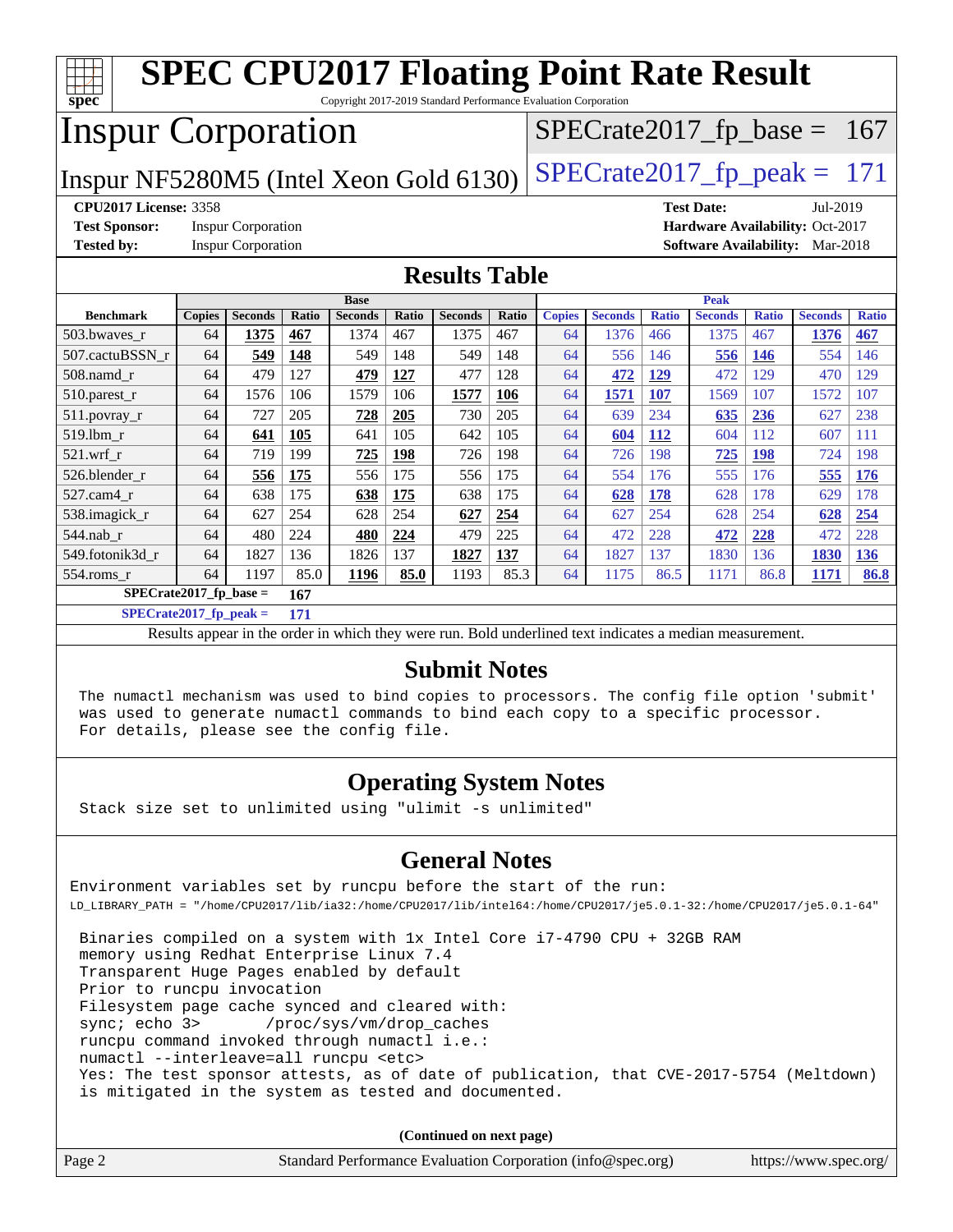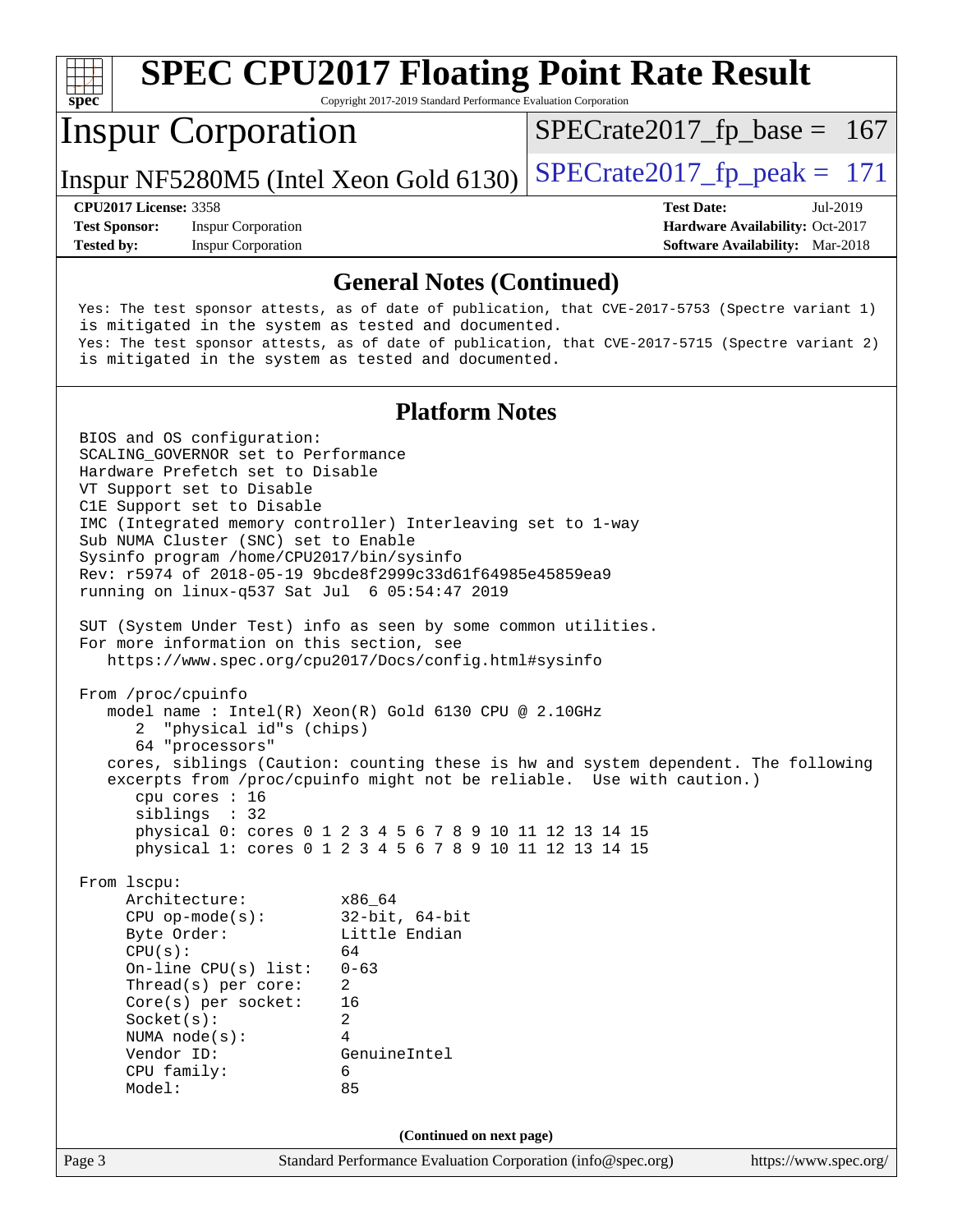| <b>SPEC CPU2017 Floating Point Rate Result</b><br>spec<br>Copyright 2017-2019 Standard Performance Evaluation Corporation |                                                               |  |  |  |  |  |
|---------------------------------------------------------------------------------------------------------------------------|---------------------------------------------------------------|--|--|--|--|--|
| <b>Inspur Corporation</b>                                                                                                 | $SPECrate2017_fp\_base = 167$                                 |  |  |  |  |  |
| Inspur NF5280M5 (Intel Xeon Gold 6130)                                                                                    | $SPECrate2017_fp\_peak = 171$                                 |  |  |  |  |  |
| <b>CPU2017 License: 3358</b>                                                                                              | <b>Test Date:</b><br>Jul-2019                                 |  |  |  |  |  |
| <b>Test Sponsor:</b><br><b>Inspur Corporation</b>                                                                         | Hardware Availability: Oct-2017                               |  |  |  |  |  |
| <b>Tested by:</b><br><b>Inspur Corporation</b>                                                                            | <b>Software Availability:</b> Mar-2018                        |  |  |  |  |  |
| <b>Platform Notes (Continued)</b>                                                                                         |                                                               |  |  |  |  |  |
| Model name:                                                                                                               | Intel(R) Xeon(R) Gold 6130 CPU @ 2.10GHz                      |  |  |  |  |  |
| Stepping:<br>4                                                                                                            |                                                               |  |  |  |  |  |
| CPU MHz:<br>2800.044                                                                                                      |                                                               |  |  |  |  |  |
| CPU max MHz:<br>3700.0000                                                                                                 |                                                               |  |  |  |  |  |
| CPU min MHz:<br>1000.0000                                                                                                 |                                                               |  |  |  |  |  |
| BogoMIPS:<br>4190.13                                                                                                      |                                                               |  |  |  |  |  |
| Virtualization:<br>$VT - x$                                                                                               |                                                               |  |  |  |  |  |
| L1d cache:<br>32K<br>Lli cache:<br>32K                                                                                    |                                                               |  |  |  |  |  |
| L2 cache:<br>1024K                                                                                                        |                                                               |  |  |  |  |  |
| $L3$ cache:<br>22528K                                                                                                     |                                                               |  |  |  |  |  |
| NUMA node0 CPU(s):<br>$0-3, 8-11, 32-35, 40-43$                                                                           |                                                               |  |  |  |  |  |
| NUMA nodel CPU(s):<br>$4 - 7, 12 - 15, 36 - 39, 44 - 47$                                                                  |                                                               |  |  |  |  |  |
| NUMA node2 CPU(s):<br>$16 - 19, 24 - 27, 48 - 51, 56 - 59$                                                                |                                                               |  |  |  |  |  |
| $20 - 23, 28 - 31, 52 - 55, 60 - 63$<br>NUMA $node3$ $CPU(s)$ :                                                           |                                                               |  |  |  |  |  |
| Flags:<br>pat pse36 clflush dts acpi mmx fxsr sse sse2 ss ht tm pbe syscall nx pdpelgb rdtscp                             | fpu vme de pse tsc msr pae mce cx8 apic sep mtrr pge mca cmov |  |  |  |  |  |
| lm constant_tsc art arch_perfmon pebs bts rep_good nopl xtopology nonstop_tsc                                             |                                                               |  |  |  |  |  |
| aperfmperf eagerfpu pni pclmulqdq dtes64 ds_cpl vmx smx est tm2 ssse3 sdbg fma cx16                                       |                                                               |  |  |  |  |  |
| xtpr pdcm pcid dca sse4_1 sse4_2 x2apic movbe popcnt tsc_deadline_timer aes xsave                                         |                                                               |  |  |  |  |  |
| avx f16c rdrand lahf_lm abm 3dnowprefetch ida arat epb invpcid_single pln pts dtherm                                      |                                                               |  |  |  |  |  |
| hwp hwp_act_window hwp_epp hwp_pkg_req intel_pt rsb_ctxsw spec_ctrl stibp retpoline                                       |                                                               |  |  |  |  |  |
| kaiser tpr_shadow vnmi flexpriority ept vpid fsgsbase tsc_adjust bmil hle avx2 smep                                       |                                                               |  |  |  |  |  |
| bmi2 erms invpcid rtm cqm mpx avx512f avx512dq rdseed adx smap clflushopt clwb                                            |                                                               |  |  |  |  |  |
| avx512cd avx512bw avx512vl xsaveopt xsavec xgetbvl cqm_llc cqm_occup_llc                                                  |                                                               |  |  |  |  |  |
| /proc/cpuinfo cache data                                                                                                  |                                                               |  |  |  |  |  |
| cache size : 22528 KB                                                                                                     |                                                               |  |  |  |  |  |
|                                                                                                                           |                                                               |  |  |  |  |  |
| From numactl --hardware WARNING: a numactl 'node' might or might not correspond to a                                      |                                                               |  |  |  |  |  |
| physical chip.                                                                                                            |                                                               |  |  |  |  |  |
| $available: 4 nodes (0-3)$<br>node 0 cpus: 0 1 2 3 8 9 10 11 32 33 34 35 40 41 42 43                                      |                                                               |  |  |  |  |  |
| node 0 size: 192036 MB                                                                                                    |                                                               |  |  |  |  |  |
| node 0 free: 183000 MB                                                                                                    |                                                               |  |  |  |  |  |
| node 1 cpus: 4 5 6 7 12 13 14 15 36 37 38 39 44 45 46 47                                                                  |                                                               |  |  |  |  |  |
| node 1 size: 193528 MB                                                                                                    |                                                               |  |  |  |  |  |
| node 1 free: 186230 MB                                                                                                    |                                                               |  |  |  |  |  |
| node 2 cpus: 16 17 18 19 24 25 26 27 48 49 50 51 56 57 58 59                                                              |                                                               |  |  |  |  |  |
| node 2 size: 193528 MB                                                                                                    |                                                               |  |  |  |  |  |
| node 2 free: 186176 MB                                                                                                    |                                                               |  |  |  |  |  |
| node 3 cpus: 20 21 22 23 28 29 30 31 52 53 54 55 60 61 62 63<br>node 3 size: 193391 MB                                    |                                                               |  |  |  |  |  |
| node 3 free: 186093 MB                                                                                                    |                                                               |  |  |  |  |  |
| node distances:                                                                                                           |                                                               |  |  |  |  |  |
| $\overline{0}$<br>$\overline{1}$<br>node<br>2<br>3                                                                        |                                                               |  |  |  |  |  |
| 10<br>11<br>21<br>0:<br>21                                                                                                |                                                               |  |  |  |  |  |
| (Continued on next page)                                                                                                  |                                                               |  |  |  |  |  |
| Standard Performance Evaluation Corporation (info@spec.org)<br>Page 4                                                     | https://www.spec.org/                                         |  |  |  |  |  |
|                                                                                                                           |                                                               |  |  |  |  |  |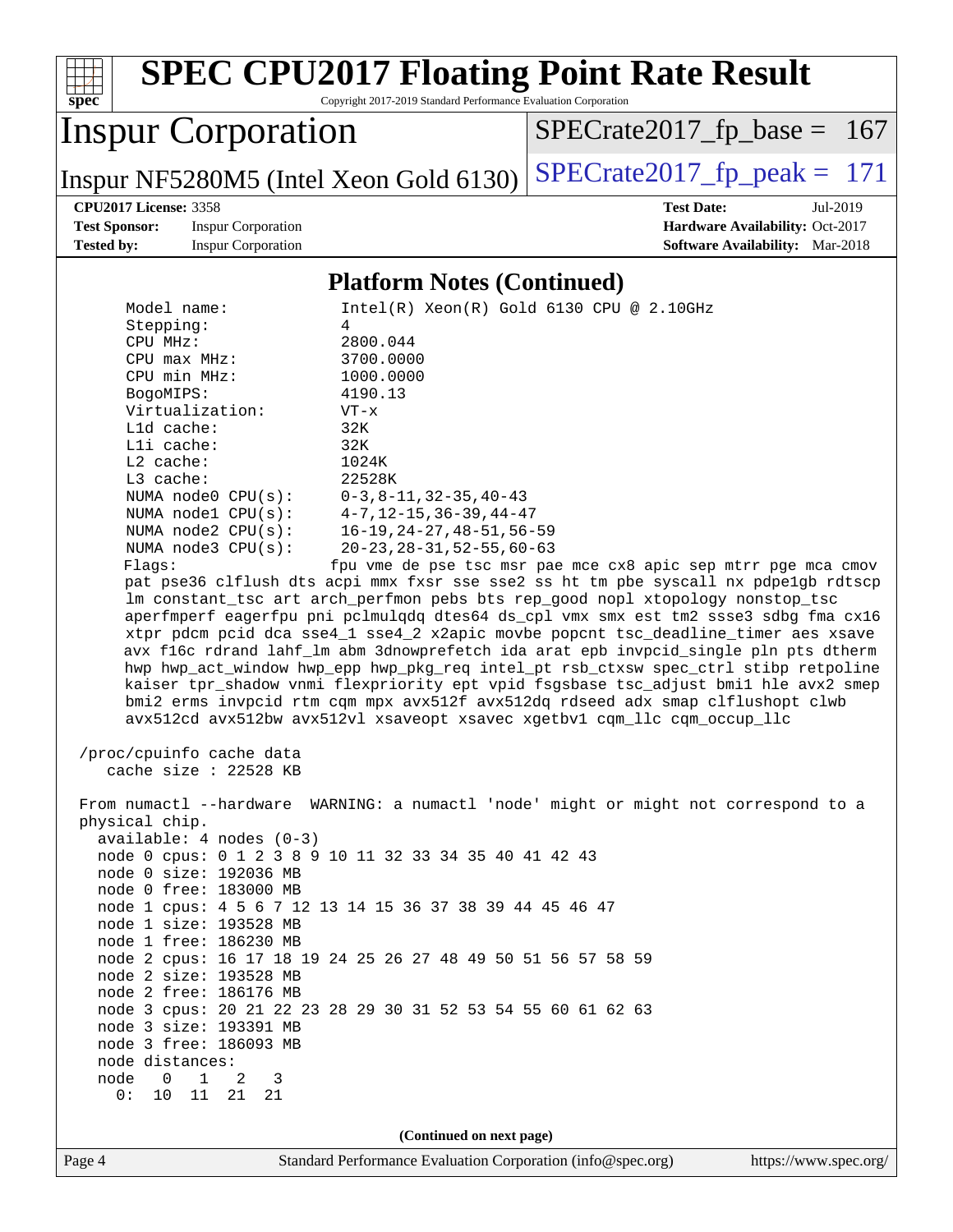| <b>SPEC CPU2017 Floating Point Rate Result</b><br>Copyright 2017-2019 Standard Performance Evaluation Corporation<br>spec <sup>®</sup>                                                                                                                                                                                                                                                                                                                                                                                                                                                                          |                                                                                                            |
|-----------------------------------------------------------------------------------------------------------------------------------------------------------------------------------------------------------------------------------------------------------------------------------------------------------------------------------------------------------------------------------------------------------------------------------------------------------------------------------------------------------------------------------------------------------------------------------------------------------------|------------------------------------------------------------------------------------------------------------|
| <b>Inspur Corporation</b>                                                                                                                                                                                                                                                                                                                                                                                                                                                                                                                                                                                       | $SPECrate2017_fp\_base = 167$                                                                              |
| Inspur NF5280M5 (Intel Xeon Gold 6130)                                                                                                                                                                                                                                                                                                                                                                                                                                                                                                                                                                          | $SPECTate2017$ _fp_peak = 171                                                                              |
| <b>CPU2017 License: 3358</b><br><b>Test Sponsor:</b><br><b>Inspur Corporation</b><br><b>Tested by:</b><br><b>Inspur Corporation</b>                                                                                                                                                                                                                                                                                                                                                                                                                                                                             | <b>Test Date:</b><br>Jul-2019<br>Hardware Availability: Oct-2017<br><b>Software Availability:</b> Mar-2018 |
| <b>Platform Notes (Continued)</b>                                                                                                                                                                                                                                                                                                                                                                                                                                                                                                                                                                               |                                                                                                            |
| 21<br>1:<br>11 10 21<br>21 10<br>2:<br>21<br>11<br>3:<br>21<br>21<br>11<br>10                                                                                                                                                                                                                                                                                                                                                                                                                                                                                                                                   |                                                                                                            |
| From /proc/meminfo<br>MemTotal:<br>791024968 kB<br>HugePages_Total:<br>0<br>Hugepagesize:<br>2048 kB                                                                                                                                                                                                                                                                                                                                                                                                                                                                                                            |                                                                                                            |
| /usr/bin/lsb_release -d<br>SUSE Linux Enterprise Server 12 SP2                                                                                                                                                                                                                                                                                                                                                                                                                                                                                                                                                  |                                                                                                            |
| From /etc/*release* /etc/*version*<br>SuSE-release:<br>SUSE Linux Enterprise Server 12 (x86_64)<br>$VERSION = 12$<br>$PATCHLEVEL = 2$<br># This file is deprecated and will be removed in a future service pack or release.<br># Please check /etc/os-release for details about this release.<br>os-release:<br>NAME="SLES"<br>VERSION="12-SP2"<br>VERSION ID="12.2"<br>PRETTY_NAME="SUSE Linux Enterprise Server 12 SP2"<br>ID="sles"<br>$ANSI\_COLOR = "0; 32"$<br>CPE_NAME="cpe:/o:suse:sles:12:sp2"<br>uname $-a$ :<br>Linux linux-q537 4.4.120-92.70-default #1 SMP Wed Mar 14 15:59:43 UTC 2018 (52a83de) |                                                                                                            |
| x86_64 x86_64 x86_64 GNU/Linux                                                                                                                                                                                                                                                                                                                                                                                                                                                                                                                                                                                  |                                                                                                            |
| Kernel self-reported vulnerability status:<br>CVE-2017-5754 (Meltdown):<br>Mitigation: PTI<br>CVE-2017-5753 (Spectre variant 1): Mitigation: __user pointer sanitization<br>CVE-2017-5715 (Spectre variant 2): Mitigation: IBRS+IBPB<br>$run-level 3 Jul 5 11:42 last=5$                                                                                                                                                                                                                                                                                                                                        |                                                                                                            |
| SPEC is set to: /home/CPU2017<br>Type Size Used Avail Use% Mounted on<br>Filesystem<br>/dev/sdb3<br>xfs<br>407G<br>67G 341G 17% / home<br>Additional information from dmidecode follows. WARNING: Use caution when you interpret                                                                                                                                                                                                                                                                                                                                                                                |                                                                                                            |
| this section. The 'dmidecode' program reads system data which is "intended to allow<br>hardware to be accurately determined", but the intent may not be met, as there are                                                                                                                                                                                                                                                                                                                                                                                                                                       |                                                                                                            |
| (Continued on next page)                                                                                                                                                                                                                                                                                                                                                                                                                                                                                                                                                                                        |                                                                                                            |
| Standard Performance Evaluation Corporation (info@spec.org)<br>Page 5                                                                                                                                                                                                                                                                                                                                                                                                                                                                                                                                           | https://www.spec.org/                                                                                      |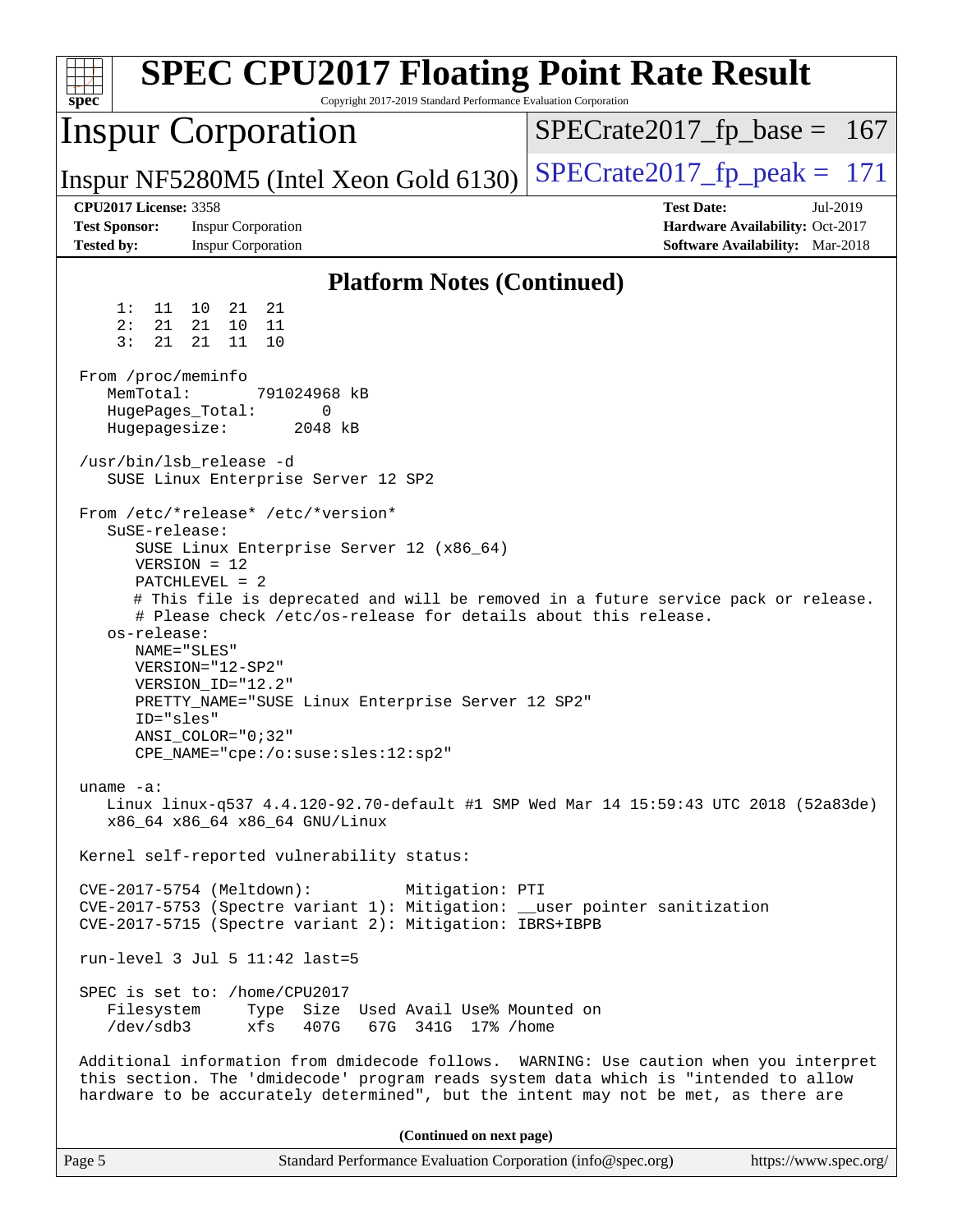

# **[SPEC CPU2017 Floating Point Rate Result](http://www.spec.org/auto/cpu2017/Docs/result-fields.html#SPECCPU2017FloatingPointRateResult)**

Copyright 2017-2019 Standard Performance Evaluation Corporation

## Inspur Corporation

[SPECrate2017\\_fp\\_base =](http://www.spec.org/auto/cpu2017/Docs/result-fields.html#SPECrate2017fpbase) 167

## Inspur NF5280M5 (Intel Xeon Gold 6130)  $SPECrate2017_fpcak = 171$

**[Test Sponsor:](http://www.spec.org/auto/cpu2017/Docs/result-fields.html#TestSponsor)** Inspur Corporation **[Hardware Availability:](http://www.spec.org/auto/cpu2017/Docs/result-fields.html#HardwareAvailability)** Oct-2017 **[Tested by:](http://www.spec.org/auto/cpu2017/Docs/result-fields.html#Testedby)** Inspur Corporation **[Software Availability:](http://www.spec.org/auto/cpu2017/Docs/result-fields.html#SoftwareAvailability)** Mar-2018

**[CPU2017 License:](http://www.spec.org/auto/cpu2017/Docs/result-fields.html#CPU2017License)** 3358 **[Test Date:](http://www.spec.org/auto/cpu2017/Docs/result-fields.html#TestDate)** Jul-2019

#### **[Platform Notes \(Continued\)](http://www.spec.org/auto/cpu2017/Docs/result-fields.html#PlatformNotes)**

 frequent changes to hardware, firmware, and the "DMTF SMBIOS" standard. BIOS Inspur 4.0.8 10/17/2018 Memory: 24x Samsung M393A4K40CB2-CTD 32 GB 2 rank 2666

(End of data from sysinfo program)

#### **[Compiler Version Notes](http://www.spec.org/auto/cpu2017/Docs/result-fields.html#CompilerVersionNotes)**

| $519.1$ bm_r(base) 538.imagick_r(base, peak) 544.nab_r(base)<br>CC                                                                                                                            |
|-----------------------------------------------------------------------------------------------------------------------------------------------------------------------------------------------|
| icc (ICC) 18.0.0 20170811<br>Copyright (C) 1985-2017 Intel Corporation. All rights reserved.                                                                                                  |
| -------------------<br>$519.1bm_r(peak) 544.nab_r(peak)$<br>CC.                                                                                                                               |
| icc (ICC) 18.0.0 20170811<br>Copyright (C) 1985-2017 Intel Corporation. All rights reserved.                                                                                                  |
| CXXC 508. namd $r(base)$ 510. parest $r(base)$                                                                                                                                                |
| icpc (ICC) 18.0.0 20170811<br>Copyright (C) 1985-2017 Intel Corporation. All rights reserved.                                                                                                 |
| CXXC 508. namd $r(\text{peak})$ 510. parest $r(\text{peak})$                                                                                                                                  |
| icpc (ICC) 18.0.0 20170811<br>Copyright (C) 1985-2017 Intel Corporation. All rights reserved.                                                                                                 |
| 511.povray_r(base) 526.blender_r(base)<br>CC                                                                                                                                                  |
| icpc (ICC) 18.0.0 20170811<br>Copyright (C) 1985-2017 Intel Corporation. All rights reserved.<br>icc (ICC) 18.0.0 20170811<br>Copyright (C) 1985-2017 Intel Corporation. All rights reserved. |
|                                                                                                                                                                                               |

**(Continued on next page)**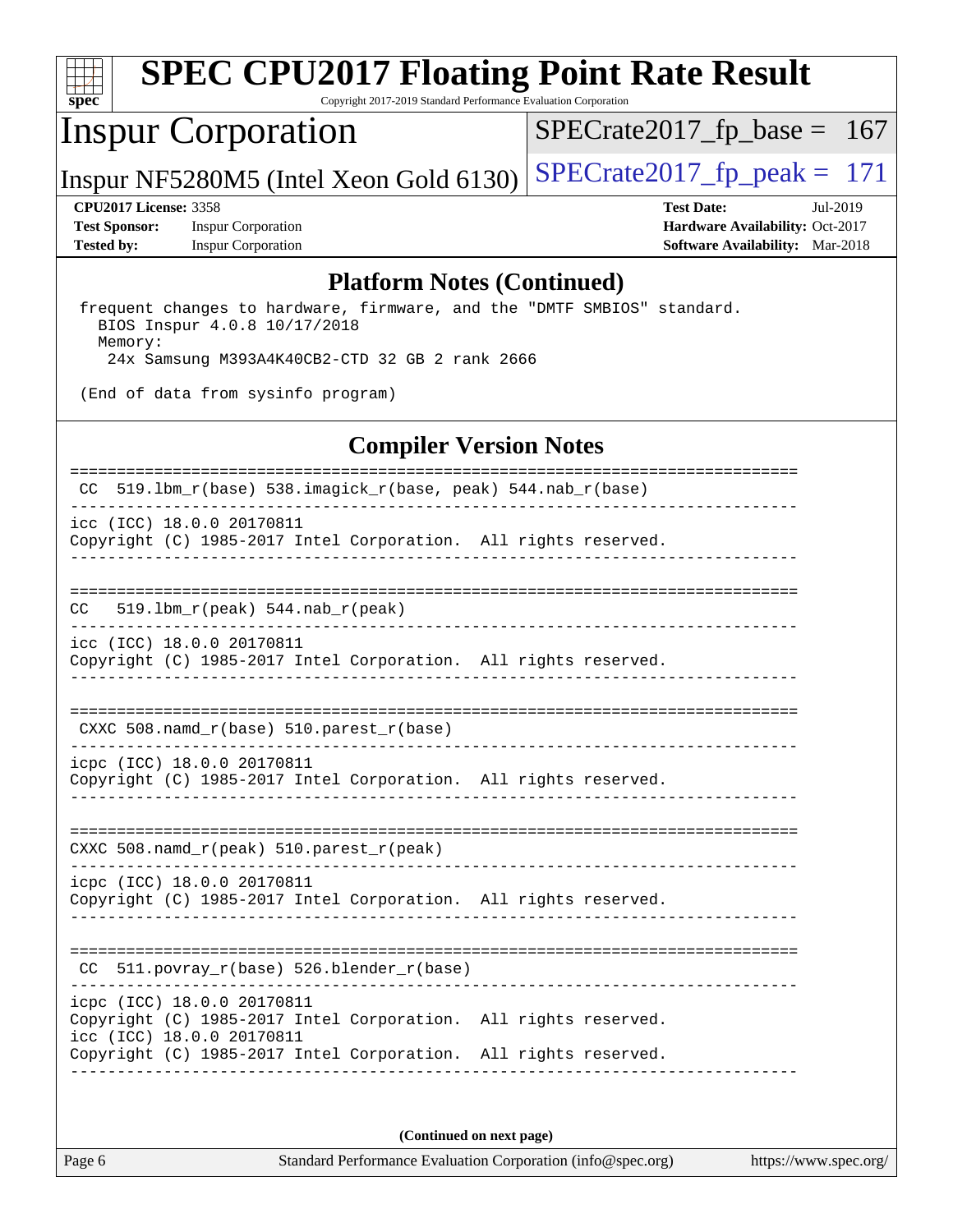| $spec^*$                                                                  | <b>SPEC CPU2017 Floating Point Rate Result</b>                                                                                                                                                                                                                       | Copyright 2017-2019 Standard Performance Evaluation Corporation |  |                                                                                         |                       |  |
|---------------------------------------------------------------------------|----------------------------------------------------------------------------------------------------------------------------------------------------------------------------------------------------------------------------------------------------------------------|-----------------------------------------------------------------|--|-----------------------------------------------------------------------------------------|-----------------------|--|
|                                                                           | <b>Inspur Corporation</b>                                                                                                                                                                                                                                            |                                                                 |  | $SPECrate2017_fp\_base = 167$                                                           |                       |  |
|                                                                           | Inspur NF5280M5 (Intel Xeon Gold 6130)                                                                                                                                                                                                                               |                                                                 |  | $SPECTate2017$ _fp_peak = 171                                                           |                       |  |
| <b>CPU2017 License: 3358</b><br><b>Test Sponsor:</b><br><b>Tested by:</b> | <b>Inspur Corporation</b><br><b>Inspur Corporation</b>                                                                                                                                                                                                               |                                                                 |  | <b>Test Date:</b><br>Hardware Availability: Oct-2017<br>Software Availability: Mar-2018 | Jul-2019              |  |
|                                                                           |                                                                                                                                                                                                                                                                      | <b>Compiler Version Notes (Continued)</b>                       |  |                                                                                         |                       |  |
| CC                                                                        | 511.povray_r(peak) 526.blender_r(peak)                                                                                                                                                                                                                               |                                                                 |  |                                                                                         |                       |  |
|                                                                           | icpc (ICC) 18.0.0 20170811<br>Copyright (C) 1985-2017 Intel Corporation. All rights reserved.<br>icc (ICC) 18.0.0 20170811<br>Copyright (C) 1985-2017 Intel Corporation. All rights reserved.                                                                        |                                                                 |  |                                                                                         |                       |  |
|                                                                           | FC 507.cactuBSSN_r(base)                                                                                                                                                                                                                                             |                                                                 |  |                                                                                         |                       |  |
| icc (ICC) 18.0.0 20170811                                                 | icpc (ICC) 18.0.0 20170811<br>Copyright (C) 1985-2017 Intel Corporation. All rights reserved.<br>Copyright (C) 1985-2017 Intel Corporation. All rights reserved.<br>ifort (IFORT) 18.0.0 20170811<br>Copyright (C) 1985-2017 Intel Corporation. All rights reserved. |                                                                 |  |                                                                                         |                       |  |
|                                                                           | FC 507.cactuBSSN_r(peak)                                                                                                                                                                                                                                             |                                                                 |  |                                                                                         |                       |  |
| icc (ICC) 18.0.0 20170811                                                 | icpc (ICC) 18.0.0 20170811<br>Copyright (C) 1985-2017 Intel Corporation. All rights reserved.<br>Copyright (C) 1985-2017 Intel Corporation. All rights reserved.<br>ifort (IFORT) 18.0.0 20170811<br>Copyright (C) 1985-2017 Intel Corporation. All rights reserved. |                                                                 |  |                                                                                         |                       |  |
|                                                                           | FC 503.bwaves_r(base, peak) 549.fotonik3d_r(base, peak) 554.roms_r(base)<br>ifort (IFORT) 18.0.0 20170811                                                                                                                                                            |                                                                 |  |                                                                                         |                       |  |
|                                                                           | Copyright (C) 1985-2017 Intel Corporation. All rights reserved.                                                                                                                                                                                                      |                                                                 |  |                                                                                         |                       |  |
| 554.roms r(peak)<br>FC.                                                   |                                                                                                                                                                                                                                                                      |                                                                 |  |                                                                                         |                       |  |
|                                                                           | ifort (IFORT) 18.0.0 20170811<br>Copyright (C) 1985-2017 Intel Corporation. All rights reserved.                                                                                                                                                                     |                                                                 |  |                                                                                         |                       |  |
|                                                                           | $CC$ 521.wrf_r(base) 527.cam4_r(base)                                                                                                                                                                                                                                |                                                                 |  |                                                                                         |                       |  |
|                                                                           |                                                                                                                                                                                                                                                                      | (Continued on next page)                                        |  |                                                                                         |                       |  |
| Page 7                                                                    |                                                                                                                                                                                                                                                                      | Standard Performance Evaluation Corporation (info@spec.org)     |  |                                                                                         | https://www.spec.org/ |  |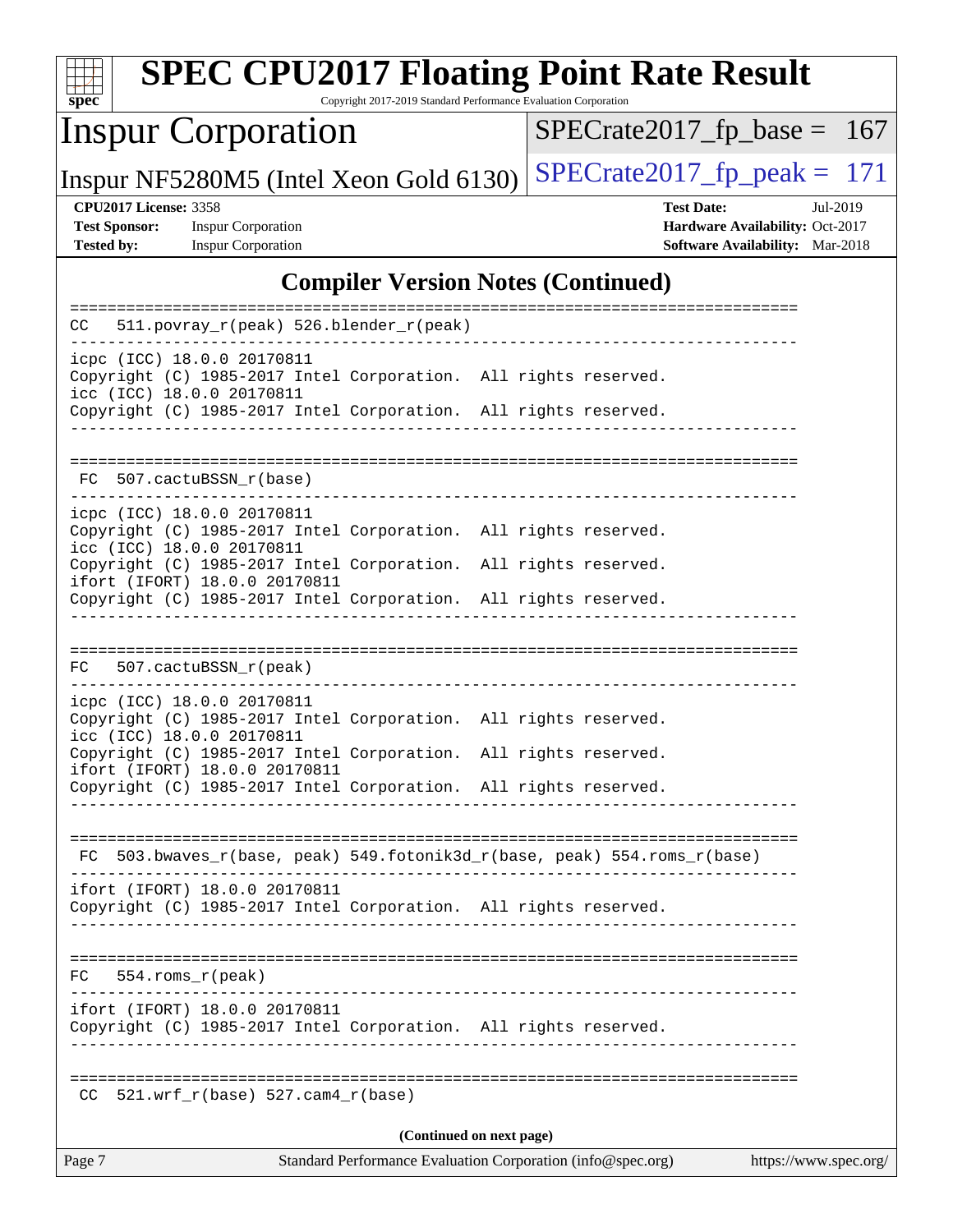| <b>SPEC CPU2017 Floating Point Rate Result</b>                                                                                |                                        |
|-------------------------------------------------------------------------------------------------------------------------------|----------------------------------------|
| spec <sup>®</sup><br>Copyright 2017-2019 Standard Performance Evaluation Corporation                                          |                                        |
| <b>Inspur Corporation</b>                                                                                                     | $SPECrate2017_fp\_base = 167$          |
| Inspur NF5280M5 (Intel Xeon Gold 6130)                                                                                        | $SPECrate2017_fp\_peak = 171$          |
| <b>CPU2017 License: 3358</b>                                                                                                  | <b>Test Date:</b><br>Jul-2019          |
| <b>Test Sponsor:</b><br><b>Inspur Corporation</b>                                                                             | Hardware Availability: Oct-2017        |
| <b>Tested by:</b><br><b>Inspur Corporation</b>                                                                                | <b>Software Availability:</b> Mar-2018 |
| <b>Compiler Version Notes (Continued)</b>                                                                                     |                                        |
| ifort (IFORT) 18.0.0 20170811<br>Copyright (C) 1985-2017 Intel Corporation. All rights reserved.                              |                                        |
| icc (ICC) 18.0.0 20170811<br>Copyright (C) 1985-2017 Intel Corporation. All rights reserved.                                  |                                        |
| $521. wrf_r(peak) 527. cam4_r(peak)$<br>CC.                                                                                   |                                        |
| ifort (IFORT) 18.0.0 20170811<br>Copyright (C) 1985-2017 Intel Corporation. All rights reserved.<br>icc (ICC) 18.0.0 20170811 |                                        |
| Copyright (C) 1985-2017 Intel Corporation. All rights reserved.                                                               |                                        |
|                                                                                                                               |                                        |

## **[Base Compiler Invocation](http://www.spec.org/auto/cpu2017/Docs/result-fields.html#BaseCompilerInvocation)**

[C benchmarks](http://www.spec.org/auto/cpu2017/Docs/result-fields.html#Cbenchmarks): [icc](http://www.spec.org/cpu2017/results/res2019q3/cpu2017-20190709-16203.flags.html#user_CCbase_intel_icc_18.0_66fc1ee009f7361af1fbd72ca7dcefbb700085f36577c54f309893dd4ec40d12360134090235512931783d35fd58c0460139e722d5067c5574d8eaf2b3e37e92)

[C++ benchmarks:](http://www.spec.org/auto/cpu2017/Docs/result-fields.html#CXXbenchmarks) [icpc](http://www.spec.org/cpu2017/results/res2019q3/cpu2017-20190709-16203.flags.html#user_CXXbase_intel_icpc_18.0_c510b6838c7f56d33e37e94d029a35b4a7bccf4766a728ee175e80a419847e808290a9b78be685c44ab727ea267ec2f070ec5dc83b407c0218cded6866a35d07)

[Fortran benchmarks](http://www.spec.org/auto/cpu2017/Docs/result-fields.html#Fortranbenchmarks): [ifort](http://www.spec.org/cpu2017/results/res2019q3/cpu2017-20190709-16203.flags.html#user_FCbase_intel_ifort_18.0_8111460550e3ca792625aed983ce982f94888b8b503583aa7ba2b8303487b4d8a21a13e7191a45c5fd58ff318f48f9492884d4413fa793fd88dd292cad7027ca)

[Benchmarks using both Fortran and C](http://www.spec.org/auto/cpu2017/Docs/result-fields.html#BenchmarksusingbothFortranandC): [ifort](http://www.spec.org/cpu2017/results/res2019q3/cpu2017-20190709-16203.flags.html#user_CC_FCbase_intel_ifort_18.0_8111460550e3ca792625aed983ce982f94888b8b503583aa7ba2b8303487b4d8a21a13e7191a45c5fd58ff318f48f9492884d4413fa793fd88dd292cad7027ca) [icc](http://www.spec.org/cpu2017/results/res2019q3/cpu2017-20190709-16203.flags.html#user_CC_FCbase_intel_icc_18.0_66fc1ee009f7361af1fbd72ca7dcefbb700085f36577c54f309893dd4ec40d12360134090235512931783d35fd58c0460139e722d5067c5574d8eaf2b3e37e92)

[Benchmarks using both C and C++](http://www.spec.org/auto/cpu2017/Docs/result-fields.html#BenchmarksusingbothCandCXX): [icpc](http://www.spec.org/cpu2017/results/res2019q3/cpu2017-20190709-16203.flags.html#user_CC_CXXbase_intel_icpc_18.0_c510b6838c7f56d33e37e94d029a35b4a7bccf4766a728ee175e80a419847e808290a9b78be685c44ab727ea267ec2f070ec5dc83b407c0218cded6866a35d07) [icc](http://www.spec.org/cpu2017/results/res2019q3/cpu2017-20190709-16203.flags.html#user_CC_CXXbase_intel_icc_18.0_66fc1ee009f7361af1fbd72ca7dcefbb700085f36577c54f309893dd4ec40d12360134090235512931783d35fd58c0460139e722d5067c5574d8eaf2b3e37e92)

[Benchmarks using Fortran, C, and C++:](http://www.spec.org/auto/cpu2017/Docs/result-fields.html#BenchmarksusingFortranCandCXX) [icpc](http://www.spec.org/cpu2017/results/res2019q3/cpu2017-20190709-16203.flags.html#user_CC_CXX_FCbase_intel_icpc_18.0_c510b6838c7f56d33e37e94d029a35b4a7bccf4766a728ee175e80a419847e808290a9b78be685c44ab727ea267ec2f070ec5dc83b407c0218cded6866a35d07) [icc](http://www.spec.org/cpu2017/results/res2019q3/cpu2017-20190709-16203.flags.html#user_CC_CXX_FCbase_intel_icc_18.0_66fc1ee009f7361af1fbd72ca7dcefbb700085f36577c54f309893dd4ec40d12360134090235512931783d35fd58c0460139e722d5067c5574d8eaf2b3e37e92) [ifort](http://www.spec.org/cpu2017/results/res2019q3/cpu2017-20190709-16203.flags.html#user_CC_CXX_FCbase_intel_ifort_18.0_8111460550e3ca792625aed983ce982f94888b8b503583aa7ba2b8303487b4d8a21a13e7191a45c5fd58ff318f48f9492884d4413fa793fd88dd292cad7027ca)

## **[Base Portability Flags](http://www.spec.org/auto/cpu2017/Docs/result-fields.html#BasePortabilityFlags)**

 503.bwaves\_r: [-DSPEC\\_LP64](http://www.spec.org/cpu2017/results/res2019q3/cpu2017-20190709-16203.flags.html#suite_basePORTABILITY503_bwaves_r_DSPEC_LP64) 507.cactuBSSN\_r: [-DSPEC\\_LP64](http://www.spec.org/cpu2017/results/res2019q3/cpu2017-20190709-16203.flags.html#suite_basePORTABILITY507_cactuBSSN_r_DSPEC_LP64) 508.namd\_r: [-DSPEC\\_LP64](http://www.spec.org/cpu2017/results/res2019q3/cpu2017-20190709-16203.flags.html#suite_basePORTABILITY508_namd_r_DSPEC_LP64) 510.parest\_r: [-DSPEC\\_LP64](http://www.spec.org/cpu2017/results/res2019q3/cpu2017-20190709-16203.flags.html#suite_basePORTABILITY510_parest_r_DSPEC_LP64) 511.povray\_r: [-DSPEC\\_LP64](http://www.spec.org/cpu2017/results/res2019q3/cpu2017-20190709-16203.flags.html#suite_basePORTABILITY511_povray_r_DSPEC_LP64)

**(Continued on next page)**

Page 8 Standard Performance Evaluation Corporation [\(info@spec.org\)](mailto:info@spec.org) <https://www.spec.org/>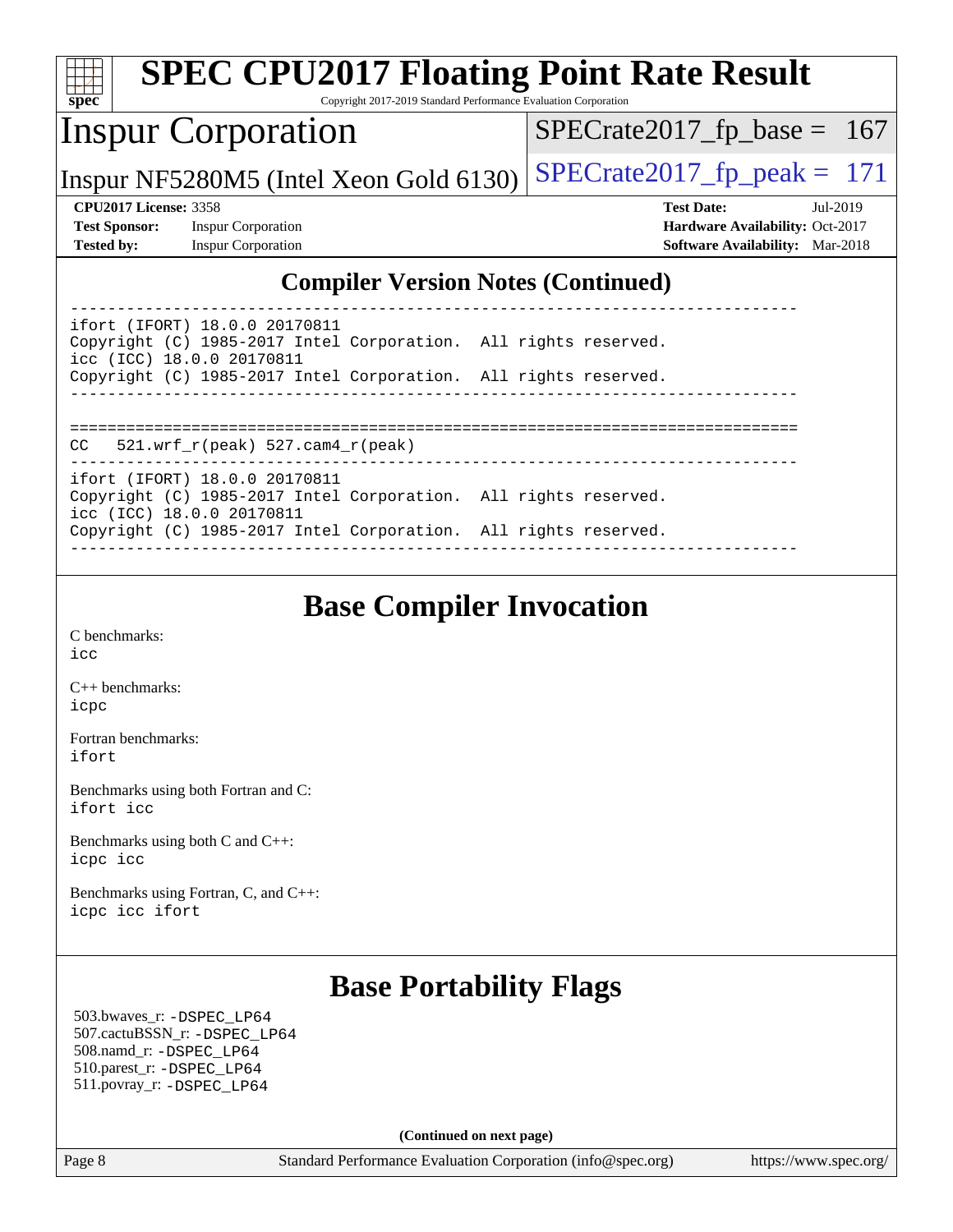

[-xCORE-AVX2](http://www.spec.org/cpu2017/results/res2019q3/cpu2017-20190709-16203.flags.html#user_CC_FCbase_f-xCORE-AVX2) [-ipo](http://www.spec.org/cpu2017/results/res2019q3/cpu2017-20190709-16203.flags.html#user_CC_FCbase_f-ipo) [-O3](http://www.spec.org/cpu2017/results/res2019q3/cpu2017-20190709-16203.flags.html#user_CC_FCbase_f-O3) [-no-prec-div](http://www.spec.org/cpu2017/results/res2019q3/cpu2017-20190709-16203.flags.html#user_CC_FCbase_f-no-prec-div) [-qopt-prefetch](http://www.spec.org/cpu2017/results/res2019q3/cpu2017-20190709-16203.flags.html#user_CC_FCbase_f-qopt-prefetch) [-ffinite-math-only](http://www.spec.org/cpu2017/results/res2019q3/cpu2017-20190709-16203.flags.html#user_CC_FCbase_f_finite_math_only_cb91587bd2077682c4b38af759c288ed7c732db004271a9512da14a4f8007909a5f1427ecbf1a0fb78ff2a814402c6114ac565ca162485bbcae155b5e4258871) [-qopt-mem-layout-trans=3](http://www.spec.org/cpu2017/results/res2019q3/cpu2017-20190709-16203.flags.html#user_CC_FCbase_f-qopt-mem-layout-trans_de80db37974c74b1f0e20d883f0b675c88c3b01e9d123adea9b28688d64333345fb62bc4a798493513fdb68f60282f9a726aa07f478b2f7113531aecce732043) [-nostandard-realloc-lhs](http://www.spec.org/cpu2017/results/res2019q3/cpu2017-20190709-16203.flags.html#user_CC_FCbase_f_2003_std_realloc_82b4557e90729c0f113870c07e44d33d6f5a304b4f63d4c15d2d0f1fab99f5daaed73bdb9275d9ae411527f28b936061aa8b9c8f2d63842963b95c9dd6426b8a) [-align array32byte](http://www.spec.org/cpu2017/results/res2019q3/cpu2017-20190709-16203.flags.html#user_CC_FCbase_align_array32byte_b982fe038af199962ba9a80c053b8342c548c85b40b8e86eb3cc33dee0d7986a4af373ac2d51c3f7cf710a18d62fdce2948f201cd044323541f22fc0fffc51b6)

[Benchmarks using both C and C++](http://www.spec.org/auto/cpu2017/Docs/result-fields.html#BenchmarksusingbothCandCXX): [-xCORE-AVX2](http://www.spec.org/cpu2017/results/res2019q3/cpu2017-20190709-16203.flags.html#user_CC_CXXbase_f-xCORE-AVX2) [-ipo](http://www.spec.org/cpu2017/results/res2019q3/cpu2017-20190709-16203.flags.html#user_CC_CXXbase_f-ipo) [-O3](http://www.spec.org/cpu2017/results/res2019q3/cpu2017-20190709-16203.flags.html#user_CC_CXXbase_f-O3) [-no-prec-div](http://www.spec.org/cpu2017/results/res2019q3/cpu2017-20190709-16203.flags.html#user_CC_CXXbase_f-no-prec-div) [-qopt-prefetch](http://www.spec.org/cpu2017/results/res2019q3/cpu2017-20190709-16203.flags.html#user_CC_CXXbase_f-qopt-prefetch) [-ffinite-math-only](http://www.spec.org/cpu2017/results/res2019q3/cpu2017-20190709-16203.flags.html#user_CC_CXXbase_f_finite_math_only_cb91587bd2077682c4b38af759c288ed7c732db004271a9512da14a4f8007909a5f1427ecbf1a0fb78ff2a814402c6114ac565ca162485bbcae155b5e4258871) [-qopt-mem-layout-trans=3](http://www.spec.org/cpu2017/results/res2019q3/cpu2017-20190709-16203.flags.html#user_CC_CXXbase_f-qopt-mem-layout-trans_de80db37974c74b1f0e20d883f0b675c88c3b01e9d123adea9b28688d64333345fb62bc4a798493513fdb68f60282f9a726aa07f478b2f7113531aecce732043)

[Benchmarks using Fortran, C, and C++:](http://www.spec.org/auto/cpu2017/Docs/result-fields.html#BenchmarksusingFortranCandCXX) [-xCORE-AVX2](http://www.spec.org/cpu2017/results/res2019q3/cpu2017-20190709-16203.flags.html#user_CC_CXX_FCbase_f-xCORE-AVX2) [-ipo](http://www.spec.org/cpu2017/results/res2019q3/cpu2017-20190709-16203.flags.html#user_CC_CXX_FCbase_f-ipo) [-O3](http://www.spec.org/cpu2017/results/res2019q3/cpu2017-20190709-16203.flags.html#user_CC_CXX_FCbase_f-O3) [-no-prec-div](http://www.spec.org/cpu2017/results/res2019q3/cpu2017-20190709-16203.flags.html#user_CC_CXX_FCbase_f-no-prec-div) [-qopt-prefetch](http://www.spec.org/cpu2017/results/res2019q3/cpu2017-20190709-16203.flags.html#user_CC_CXX_FCbase_f-qopt-prefetch) [-ffinite-math-only](http://www.spec.org/cpu2017/results/res2019q3/cpu2017-20190709-16203.flags.html#user_CC_CXX_FCbase_f_finite_math_only_cb91587bd2077682c4b38af759c288ed7c732db004271a9512da14a4f8007909a5f1427ecbf1a0fb78ff2a814402c6114ac565ca162485bbcae155b5e4258871) [-qopt-mem-layout-trans=3](http://www.spec.org/cpu2017/results/res2019q3/cpu2017-20190709-16203.flags.html#user_CC_CXX_FCbase_f-qopt-mem-layout-trans_de80db37974c74b1f0e20d883f0b675c88c3b01e9d123adea9b28688d64333345fb62bc4a798493513fdb68f60282f9a726aa07f478b2f7113531aecce732043) [-nostandard-realloc-lhs](http://www.spec.org/cpu2017/results/res2019q3/cpu2017-20190709-16203.flags.html#user_CC_CXX_FCbase_f_2003_std_realloc_82b4557e90729c0f113870c07e44d33d6f5a304b4f63d4c15d2d0f1fab99f5daaed73bdb9275d9ae411527f28b936061aa8b9c8f2d63842963b95c9dd6426b8a) [-align array32byte](http://www.spec.org/cpu2017/results/res2019q3/cpu2017-20190709-16203.flags.html#user_CC_CXX_FCbase_align_array32byte_b982fe038af199962ba9a80c053b8342c548c85b40b8e86eb3cc33dee0d7986a4af373ac2d51c3f7cf710a18d62fdce2948f201cd044323541f22fc0fffc51b6)

## **[Base Other Flags](http://www.spec.org/auto/cpu2017/Docs/result-fields.html#BaseOtherFlags)**

[C benchmarks](http://www.spec.org/auto/cpu2017/Docs/result-fields.html#Cbenchmarks):  $-m64 - std = c11$  $-m64 - std = c11$ 

[C++ benchmarks:](http://www.spec.org/auto/cpu2017/Docs/result-fields.html#CXXbenchmarks) [-m64](http://www.spec.org/cpu2017/results/res2019q3/cpu2017-20190709-16203.flags.html#user_CXXbase_intel_intel64_18.0_af43caccfc8ded86e7699f2159af6efc7655f51387b94da716254467f3c01020a5059329e2569e4053f409e7c9202a7efc638f7a6d1ffb3f52dea4a3e31d82ab)

**(Continued on next page)**

Page 9 Standard Performance Evaluation Corporation [\(info@spec.org\)](mailto:info@spec.org) <https://www.spec.org/>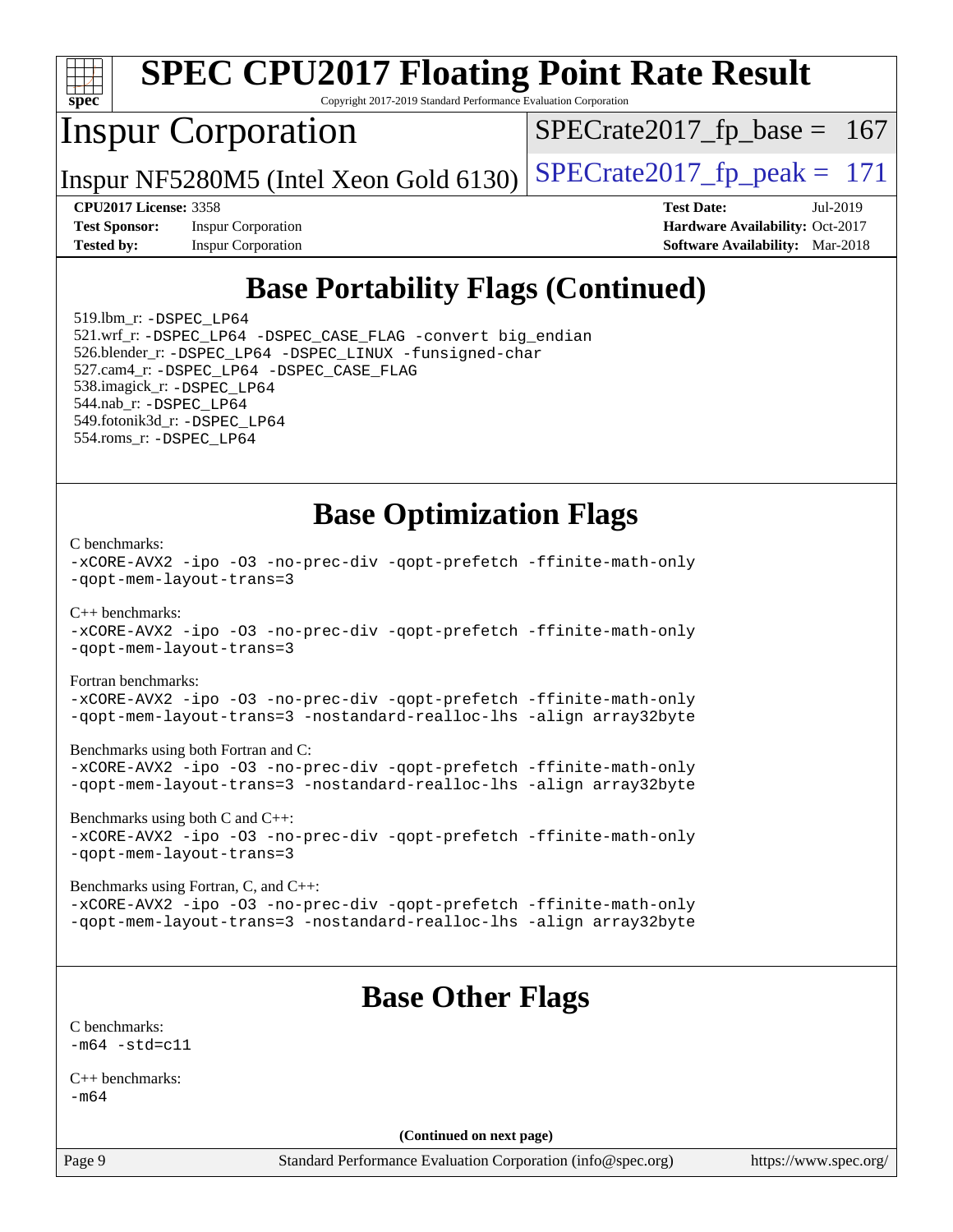| <b>SPEC CPU2017 Floating Point Rate Result</b><br>$\frac{1}{\text{spec}^*}$<br>Copyright 2017-2019 Standard Performance Evaluation Corporation |                                        |                                        |  |  |  |
|------------------------------------------------------------------------------------------------------------------------------------------------|----------------------------------------|----------------------------------------|--|--|--|
|                                                                                                                                                | <b>Inspur Corporation</b>              | $SPECrate2017_fp\_base = 167$          |  |  |  |
|                                                                                                                                                | Inspur NF5280M5 (Intel Xeon Gold 6130) | $SPECrate2017_fp\_peak = 171$          |  |  |  |
| <b>CPU2017 License: 3358</b>                                                                                                                   |                                        | <b>Test Date:</b><br>$Jul-2019$        |  |  |  |
| <b>Test Sponsor:</b><br><b>Inspur Corporation</b>                                                                                              |                                        | Hardware Availability: Oct-2017        |  |  |  |
| <b>Tested by:</b>                                                                                                                              | <b>Inspur Corporation</b>              | <b>Software Availability:</b> Mar-2018 |  |  |  |
|                                                                                                                                                |                                        |                                        |  |  |  |

## **[Base Other Flags \(Continued\)](http://www.spec.org/auto/cpu2017/Docs/result-fields.html#BaseOtherFlags)**

[Fortran benchmarks](http://www.spec.org/auto/cpu2017/Docs/result-fields.html#Fortranbenchmarks): [-m64](http://www.spec.org/cpu2017/results/res2019q3/cpu2017-20190709-16203.flags.html#user_FCbase_intel_intel64_18.0_af43caccfc8ded86e7699f2159af6efc7655f51387b94da716254467f3c01020a5059329e2569e4053f409e7c9202a7efc638f7a6d1ffb3f52dea4a3e31d82ab)

[Benchmarks using both Fortran and C](http://www.spec.org/auto/cpu2017/Docs/result-fields.html#BenchmarksusingbothFortranandC):  $-m64 - std= c11$  $-m64 - std= c11$ 

[Benchmarks using both C and C++](http://www.spec.org/auto/cpu2017/Docs/result-fields.html#BenchmarksusingbothCandCXX):  $-m64 - std= c11$  $-m64 - std= c11$ 

[Benchmarks using Fortran, C, and C++:](http://www.spec.org/auto/cpu2017/Docs/result-fields.html#BenchmarksusingFortranCandCXX)  $-m64 - std= c11$  $-m64 - std= c11$ 

## **[Peak Compiler Invocation](http://www.spec.org/auto/cpu2017/Docs/result-fields.html#PeakCompilerInvocation)**

[C benchmarks](http://www.spec.org/auto/cpu2017/Docs/result-fields.html#Cbenchmarks): [icc](http://www.spec.org/cpu2017/results/res2019q3/cpu2017-20190709-16203.flags.html#user_CCpeak_intel_icc_18.0_66fc1ee009f7361af1fbd72ca7dcefbb700085f36577c54f309893dd4ec40d12360134090235512931783d35fd58c0460139e722d5067c5574d8eaf2b3e37e92)

[C++ benchmarks:](http://www.spec.org/auto/cpu2017/Docs/result-fields.html#CXXbenchmarks) [icpc](http://www.spec.org/cpu2017/results/res2019q3/cpu2017-20190709-16203.flags.html#user_CXXpeak_intel_icpc_18.0_c510b6838c7f56d33e37e94d029a35b4a7bccf4766a728ee175e80a419847e808290a9b78be685c44ab727ea267ec2f070ec5dc83b407c0218cded6866a35d07)

[Fortran benchmarks](http://www.spec.org/auto/cpu2017/Docs/result-fields.html#Fortranbenchmarks): [ifort](http://www.spec.org/cpu2017/results/res2019q3/cpu2017-20190709-16203.flags.html#user_FCpeak_intel_ifort_18.0_8111460550e3ca792625aed983ce982f94888b8b503583aa7ba2b8303487b4d8a21a13e7191a45c5fd58ff318f48f9492884d4413fa793fd88dd292cad7027ca)

[Benchmarks using both Fortran and C](http://www.spec.org/auto/cpu2017/Docs/result-fields.html#BenchmarksusingbothFortranandC): [ifort](http://www.spec.org/cpu2017/results/res2019q3/cpu2017-20190709-16203.flags.html#user_CC_FCpeak_intel_ifort_18.0_8111460550e3ca792625aed983ce982f94888b8b503583aa7ba2b8303487b4d8a21a13e7191a45c5fd58ff318f48f9492884d4413fa793fd88dd292cad7027ca) [icc](http://www.spec.org/cpu2017/results/res2019q3/cpu2017-20190709-16203.flags.html#user_CC_FCpeak_intel_icc_18.0_66fc1ee009f7361af1fbd72ca7dcefbb700085f36577c54f309893dd4ec40d12360134090235512931783d35fd58c0460139e722d5067c5574d8eaf2b3e37e92)

[Benchmarks using both C and C++](http://www.spec.org/auto/cpu2017/Docs/result-fields.html#BenchmarksusingbothCandCXX): [icpc](http://www.spec.org/cpu2017/results/res2019q3/cpu2017-20190709-16203.flags.html#user_CC_CXXpeak_intel_icpc_18.0_c510b6838c7f56d33e37e94d029a35b4a7bccf4766a728ee175e80a419847e808290a9b78be685c44ab727ea267ec2f070ec5dc83b407c0218cded6866a35d07) [icc](http://www.spec.org/cpu2017/results/res2019q3/cpu2017-20190709-16203.flags.html#user_CC_CXXpeak_intel_icc_18.0_66fc1ee009f7361af1fbd72ca7dcefbb700085f36577c54f309893dd4ec40d12360134090235512931783d35fd58c0460139e722d5067c5574d8eaf2b3e37e92)

[Benchmarks using Fortran, C, and C++:](http://www.spec.org/auto/cpu2017/Docs/result-fields.html#BenchmarksusingFortranCandCXX) [icpc](http://www.spec.org/cpu2017/results/res2019q3/cpu2017-20190709-16203.flags.html#user_CC_CXX_FCpeak_intel_icpc_18.0_c510b6838c7f56d33e37e94d029a35b4a7bccf4766a728ee175e80a419847e808290a9b78be685c44ab727ea267ec2f070ec5dc83b407c0218cded6866a35d07) [icc](http://www.spec.org/cpu2017/results/res2019q3/cpu2017-20190709-16203.flags.html#user_CC_CXX_FCpeak_intel_icc_18.0_66fc1ee009f7361af1fbd72ca7dcefbb700085f36577c54f309893dd4ec40d12360134090235512931783d35fd58c0460139e722d5067c5574d8eaf2b3e37e92) [ifort](http://www.spec.org/cpu2017/results/res2019q3/cpu2017-20190709-16203.flags.html#user_CC_CXX_FCpeak_intel_ifort_18.0_8111460550e3ca792625aed983ce982f94888b8b503583aa7ba2b8303487b4d8a21a13e7191a45c5fd58ff318f48f9492884d4413fa793fd88dd292cad7027ca)

## **[Peak Portability Flags](http://www.spec.org/auto/cpu2017/Docs/result-fields.html#PeakPortabilityFlags)**

Same as Base Portability Flags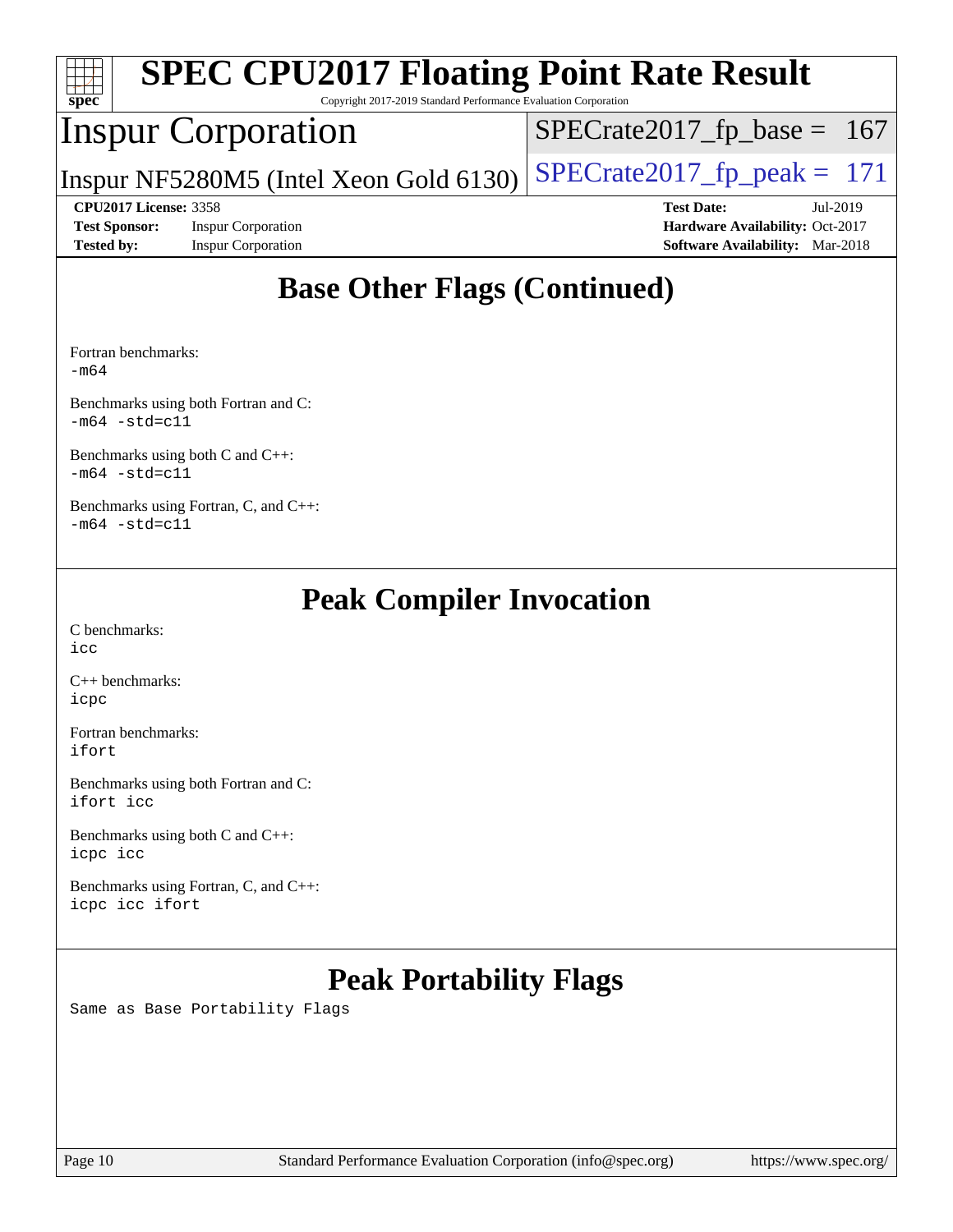| <b>SPEC CPU2017 Floating Point Rate Result</b><br>spec<br>Copyright 2017-2019 Standard Performance Evaluation Corporation                                                                                                  |                                                                                                            |  |  |  |  |  |
|----------------------------------------------------------------------------------------------------------------------------------------------------------------------------------------------------------------------------|------------------------------------------------------------------------------------------------------------|--|--|--|--|--|
| <b>Inspur Corporation</b>                                                                                                                                                                                                  | $SPECrate2017_fp\_base = 167$                                                                              |  |  |  |  |  |
| Inspur NF5280M5 (Intel Xeon Gold 6130)                                                                                                                                                                                     | $SPECTate2017$ _fp_peak = 171                                                                              |  |  |  |  |  |
| <b>CPU2017 License: 3358</b><br><b>Test Sponsor:</b><br><b>Inspur Corporation</b><br><b>Tested by:</b><br><b>Inspur Corporation</b>                                                                                        | <b>Test Date:</b><br>Jul-2019<br>Hardware Availability: Oct-2017<br><b>Software Availability:</b> Mar-2018 |  |  |  |  |  |
| <b>Peak Optimization Flags</b>                                                                                                                                                                                             |                                                                                                            |  |  |  |  |  |
| C benchmarks:                                                                                                                                                                                                              |                                                                                                            |  |  |  |  |  |
| 519.lbm_r: -prof-gen(pass 1) -prof-use(pass 2) -ipo -xCORE-AVX2 -03<br>-no-prec-div -qopt-prefetch -ffinite-math-only<br>-qopt-mem-layout-trans=3                                                                          |                                                                                                            |  |  |  |  |  |
| 538.imagick_r: -xCORE-AVX2 -ipo -03 -no-prec-div -qopt-prefetch<br>-ffinite-math-only -gopt-mem-layout-trans=3                                                                                                             |                                                                                                            |  |  |  |  |  |
| 544.nab_r: Same as 519.1bm_r                                                                                                                                                                                               |                                                                                                            |  |  |  |  |  |
| $C_{++}$ benchmarks:<br>-prof-gen(pass 1) -prof-use(pass 2) -ipo -xCORE-AVX2 -03<br>-no-prec-div -qopt-prefetch -ffinite-math-only<br>-qopt-mem-layout-trans=3                                                             |                                                                                                            |  |  |  |  |  |
| Fortran benchmarks:                                                                                                                                                                                                        |                                                                                                            |  |  |  |  |  |
| 503.bwaves_r: -xCORE-AVX2 -ipo -03 -no-prec-div -qopt-prefetch<br>-ffinite-math-only -qopt-mem-layout-trans=3<br>-nostandard-realloc-lhs -align array32byte                                                                |                                                                                                            |  |  |  |  |  |
| 549.fotonik3d_r: Same as 503.bwaves_r                                                                                                                                                                                      |                                                                                                            |  |  |  |  |  |
| 554.roms_r: -prof-gen(pass 1) -prof-use(pass 2) -ipo -xCORE-AVX2 -03<br>-no-prec-div -qopt-prefetch -ffinite-math-only<br>-qopt-mem-layout-trans=3 -nostandard-realloc-lhs<br>-align array32byte                           |                                                                                                            |  |  |  |  |  |
| Benchmarks using both Fortran and C:<br>-prof-gen(pass 1) -prof-use(pass 2) -ipo -xCORE-AVX2 -03<br>-no-prec-div -qopt-prefetch -ffinite-math-only<br>-qopt-mem-layout-trans=3 -nostandard-realloc-lhs -align array32byte  |                                                                                                            |  |  |  |  |  |
| Benchmarks using both C and C++:<br>$-prof-qen(pass 1) -prof-use(pass 2) -ipo -xCORE-AVX2 -03$<br>-no-prec-div -qopt-prefetch -ffinite-math-only<br>-qopt-mem-layout-trans=3                                               |                                                                                                            |  |  |  |  |  |
| Benchmarks using Fortran, C, and C++:<br>-prof-gen(pass 1) -prof-use(pass 2) -ipo -xCORE-AVX2 -03<br>-no-prec-div -qopt-prefetch -ffinite-math-only<br>-qopt-mem-layout-trans=3 -nostandard-realloc-lhs -align array32byte |                                                                                                            |  |  |  |  |  |
|                                                                                                                                                                                                                            |                                                                                                            |  |  |  |  |  |